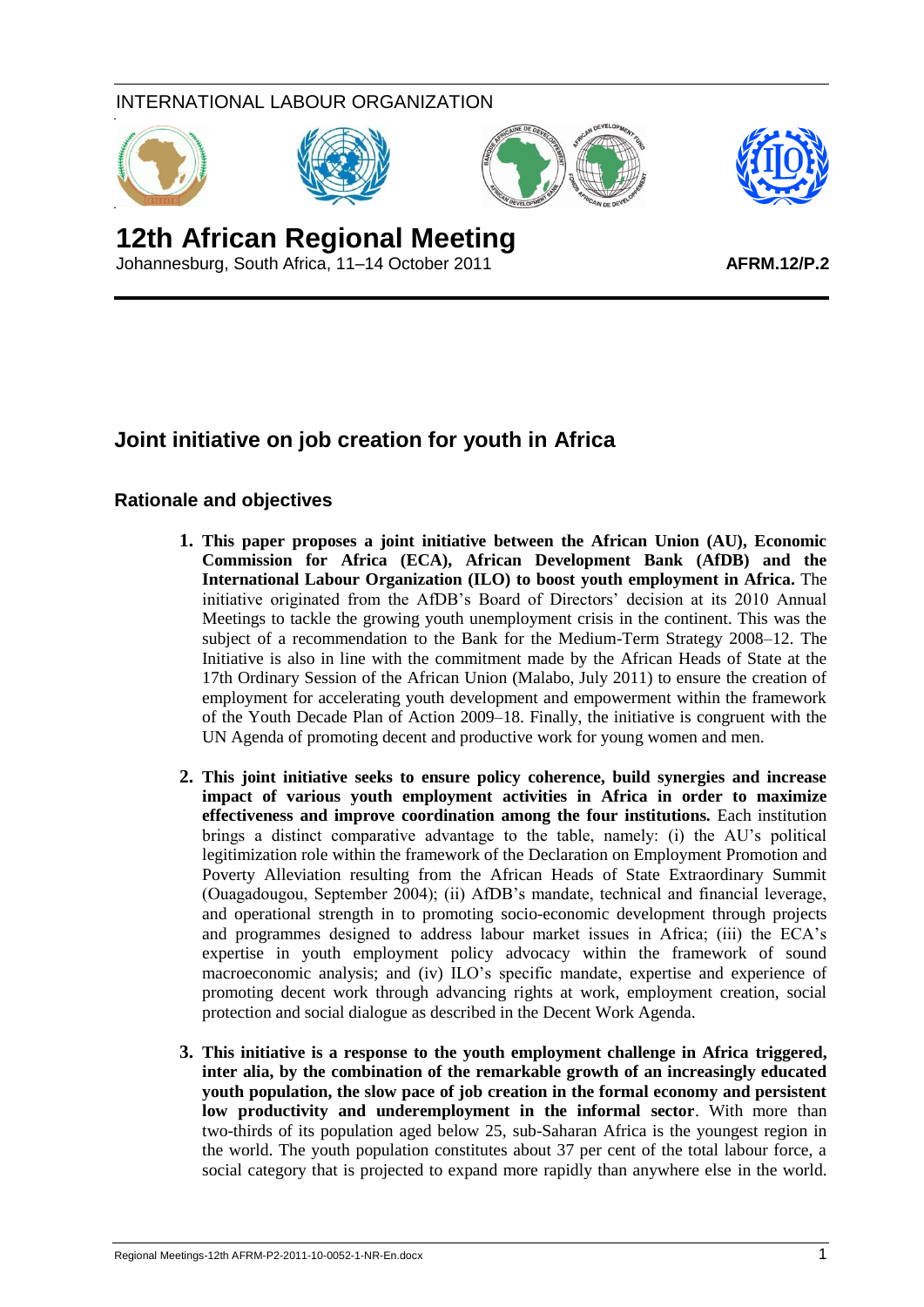Unfortunately, this necessary condition for "demographic dividend" is not matched by a correspondent growth of job creation. Indeed, despite commendable annual economic growth rates of 5 per cent in recent years and notable progress achieved in the area of education, including higher education, sub-Saharan Africa has been unable to expand employment opportunities for young people, especially the most educated ones. The mismatch between high rates of economic growth and job creation is widening income inequalities and fuelling social tensions. It is therefore imperative to increase the employment intensity of growth through policies that increase the demand for labour while at the same time enhancing the employability or the integration of young women and men into the labour market.

- **4. Unemployment of graduates and underemployment in the informal economy (where most young people in Africa work in low-productive jobs) are factors of instability, especially among the youth in post-conflict settings and fragile States.** The ensuing precarious conditions of life of the majority of African young people are not inconsequential. Not only they are marginalized and often excluded from society as functional and effective agents of change, progress and social dynamism, but they undermine the pace of the economic growth of African countries and affect their social and political stability. The recent wave of discontent sweeping North Africa is illustrative of the disruptive consequences of youth unemployment in general, and unemployed graduates in particular. The underlying conditions may in various ways be dormant and latent in other parts of the continent.
- **5. The opportunity for reaping the "demographic dividend" that benefited East Asian economies can be harnessed by many African countries.** In realizing the demographic dividend, African countries can increase the size and proportion of the working age population and trigger high rates of economic growth. Development strategies that assign centrality to employment by supporting reforms in education and training as well as enable a job friendly investment climate are a condition for reaping the benefits of the "demographic dividend" and contribute to poverty reduction. Such strategies can be implemented by putting employment as an objective of economic and social policies, including health, education and social protection.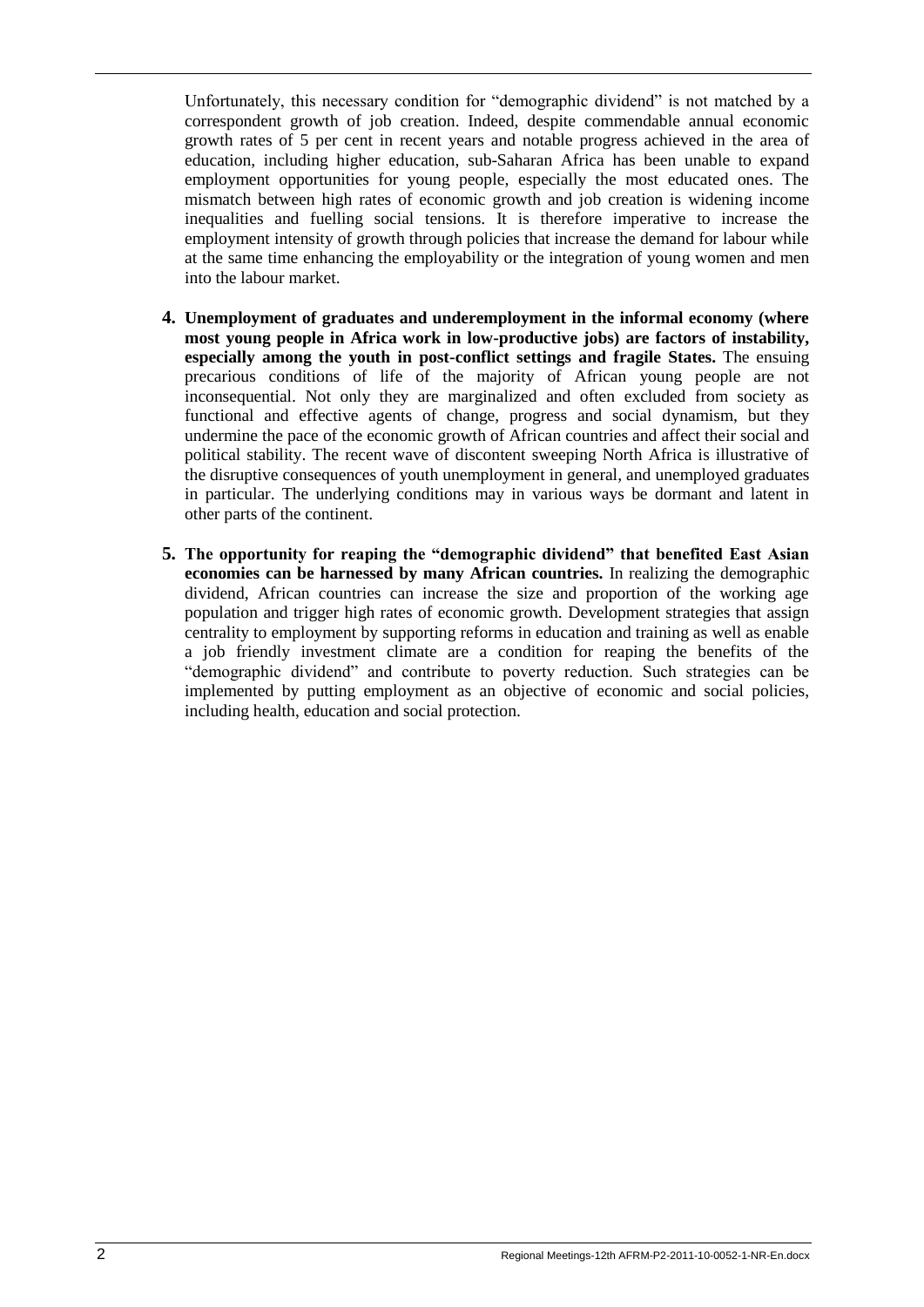



Note: Data for 2030 are drawn from projections of the United Nations Population Division, *World population prospects 2004*, medium variant projection series.

Source: Donna Clifton et al., *Population and economic development linkages: 2007 data sheet* (Washington, DC: Population Reference Bureau, 2007).

#### **Background**

**6. Young people make up the bulk of the total number of unemployed in Africa.** They represent 60 per cent of total unemployment in the region (see figure 2 for youth and adult unemployment rates in selected African countries). The ratio youth-to-adult unemployment rates drastically rises in countries such as Tunisia, South Africa and Morocco where young people are nearly three times more likely to be unemployed than their adult counterparts.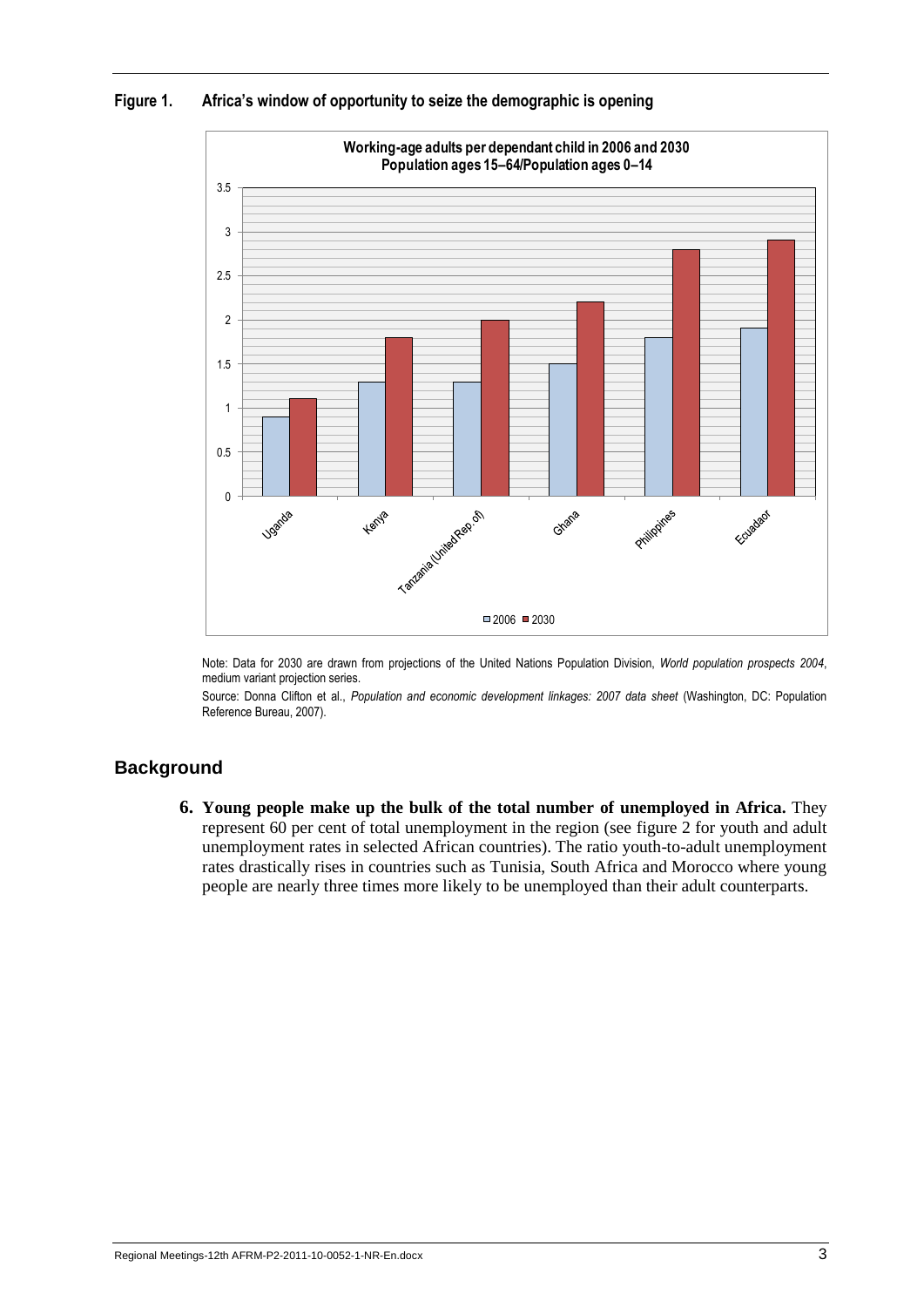



Source: ILO: *Key Indicators of the Labour Market*, seventh edition (forthcoming).

- **7. The large majority of young people who cannot afford unemployment are underemployed and occupied in survival activities such as self-employment or as unpaid family workers.** Due to their low skills, lack of work experience and limited access to networks many African youth cannot afford not to work. Thus they often engage in low-productive and poor quality jobs mostly in the informal economy. According to ILO estimates, approximately 90 per cent of the jobs created in the region are in the informal economy. Despite their motivation to set up their own businesses or engage in those of their families, all too often the productivity of these young workers is hampered by a number of constraints, including lack of: (i) technical and employability skills that would enable them to connect with other providers of the value chain; (ii) information about jobs and markets needs and "niches"; and (iii) entrepreneurial and financial skills. These constraints, associated with lack of adequate collateral (e.g. own savings and property) and employment track record prevent young people from being able to contribute to increasing the informal sector's productivity.
- **8. Unemployment among young people is but the tip of the iceberg in the African continent as youth are often at the vortex of a vicious cycle of poverty, inadequate education and training and low-productive jobs, mostly in the informal economy.** This unfortunate combination of circumstances creates an endless trail of intergenerational poverty. A major consequence of this situation is that the incidence of working poverty is higher among youth than adult workers in most African countries for which data are available (see figure 3).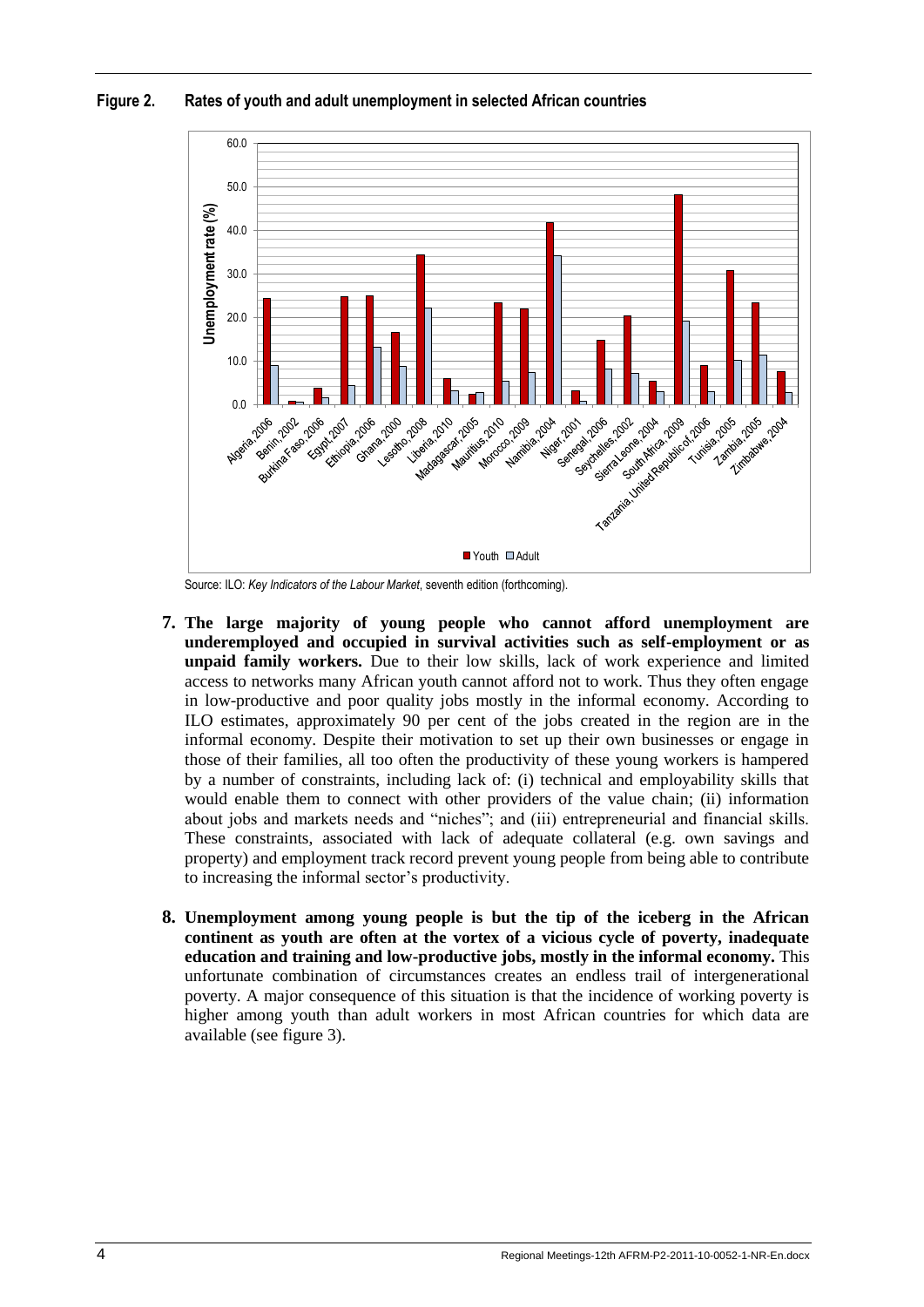

**Figure 3. Incidence of working poverty among youth and adults in selected African countries**

Source: ILO: *Key Indicators of the Labour Market*, op. cit.

**9. Conscious of these challenges, African leaders adopted a "Programme on upgrading the informal economy" during the 14th Ordinary Session of the Assembly (Addis Ababa, January 2010).** This programme recognizes that *first* pro-youth employment policies and strategies focusing on the informal sector should be supported with a view to creating productive and remunerative work for young people and adults. *Second*, sound youth employment policies must be grounded in the principle that investing in young people is a deliberate strategy for genuine economic growth and social development. It also makes business sense for enterprises. *Third*, young people are not a homogenous group, which calls for the need to combine employment-centred economic and social policies with targeted youth employment interventions aimed at redressing the multiple disadvantages facing many young people. The latter also calls for urgent attention to youth employment creation and social inclusion interventions in fragile and conflict-affected States to foster stability and social justice.

> Young migrants are more likely to be unemployed and out of the labour force than their non-migrant counterparts.

**10. Urban areas continue to attract rural youth but remain incapable of creating job opportunities.** Rural youth should be at the forefront of interventions aimed at reducing poverty and stemming the current large-scale migration of young people to urban areas. Generally, unemployment in Africa is three times higher in urban areas compared to rural areas. Young people are more likely than other age groups to migrate from rural to urban areas to find better educational and work opportunities and a way out of poverty. Young migrants from rural areas often earn less than their counterparts in urban areas, but more than those in rural areas. However, despite increased rural-urban migration, over 70 per cent of the African youth still lives in rural areas. Poverty amongst young people in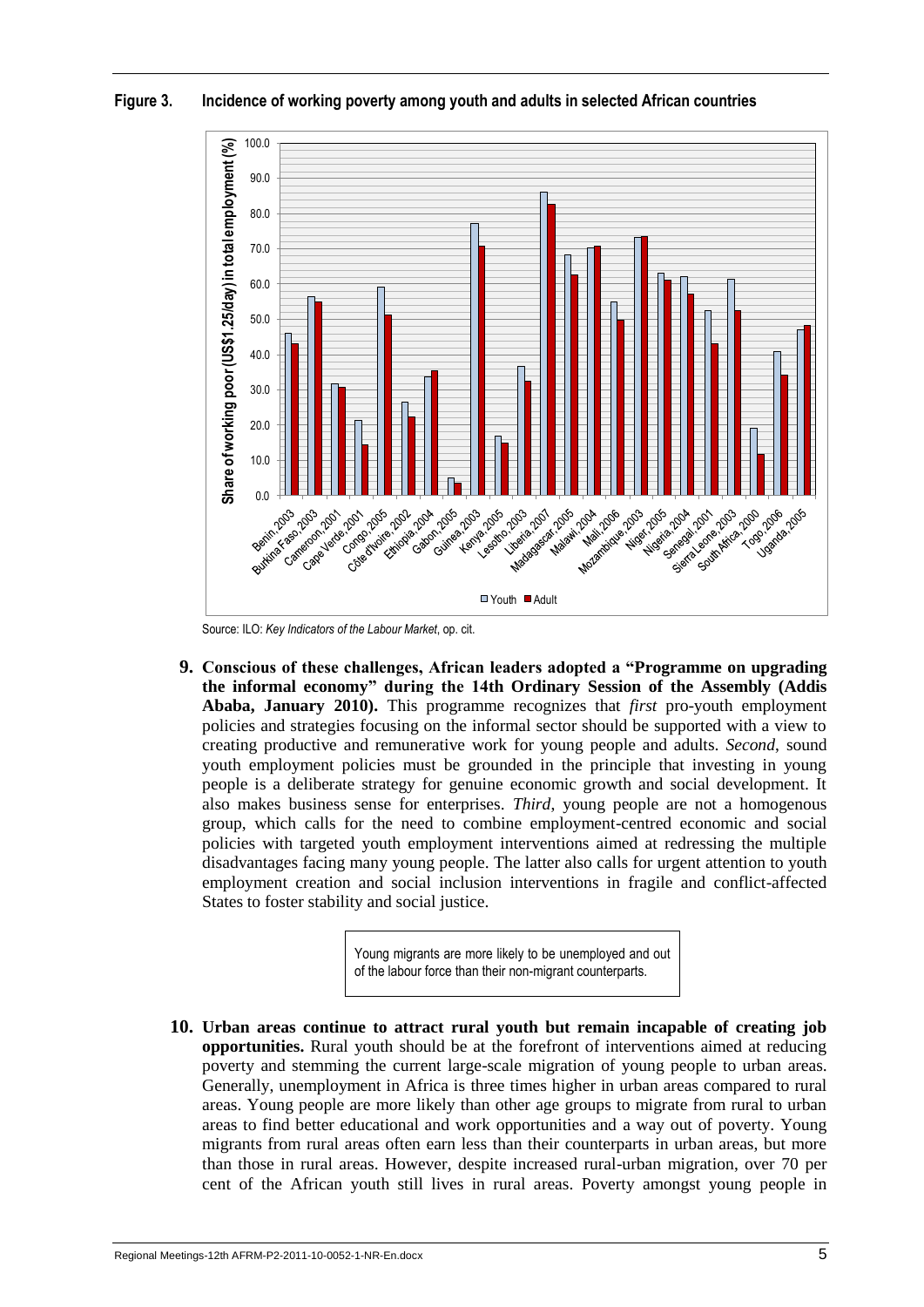developing countries is concentrated in rural areas, especially among small farmers and landless families.

#### **Roots of the youth employment crisis**

- **11. Four key factors are identified as constraints to the demand for labour in general, and youth employment in particular, in Africa.** *First,* African economies are enclaves characterized by excessive dependence on primary commodity exports, capital-intensive extractive industries, a weak industrial base and predominance of subsistence agriculture. *Second,* because of its emphasis on low-skilled labour, the private sector is generally unable to contribute to the development of employment and stable jobs for youth. *Third*, the investment climate prevalent in Africa is hardly conducive to the creation of productive jobs, especially in the informal sector where the bulk of the youth is condemned to precarious jobs. *Fourth*, weak institutional capacity and lack of adequate infrastructures – including roads and ICTs, particularly in rural areas – have hampered the creation of jobs for youth.
- **12. Supply factors constraining youth employment include high prevalence of illiteracy among African youth and a disconnect between twentieth century education systems and twenty-first century labour market.** Africa presents the highest proportion of illiterate youth in the world, estimated at 25 per cent. Paradoxically and concomitantly, African countries are increasingly experiencing the phenomenon of the "educated unemployed" resulting from mass higher education. About five million educated youth are being produced yearly by African universities and colleges and enter in national labour markets that display low employment capacities. This is particularly the case in countries of North Africa where the expansion of higher education has taken place at the expense of relevance and external effectiveness with the disturbing consequence that knowledge and skills imparted to graduates are more relevant to the labour requirements of the public sector of the past decades than to those of the contemporary private-sector-led economy. The low-quality and ineffective education acquired by a great number of African students hinder their fair participation in formal labour markets, thus condemning them to low productivity, low paying, and precarious jobs generally in the informal economy.

#### **Lessons from youth employment policy at country-level**

**13. Youth employment in Africa has not benefited from a policy focus in national development efforts, but recent trends suggest a gradual change.** Africa still lags behind in developing policies, strategies and action plans that are conducive to productive job creation for youth. Creating jobs for young women and men entering the labour market every year is a critical component in the path towards wealthier economies, fairer societies and stronger democracies across the region. There is growing awareness among various governments and development partners of the urgent need of addressing the challenge of youth employment in Africa. North and Southern African countries, as well as more and more other sub-Saharan countries, are increasingly being used to support job creation initiatives. According to a ECA study conducted in 2009, from a sample of 17 Poverty Reduction Strategy Papers (PRSPs) in low-income countries (LICs) analyzed that year, 15 specifically addressed youth employment as an issue compared to 11 out of 21 in 2005. A number of African countries developed specific employment generating interventions targeting young people often with a focus on women – including supply and demand side measures.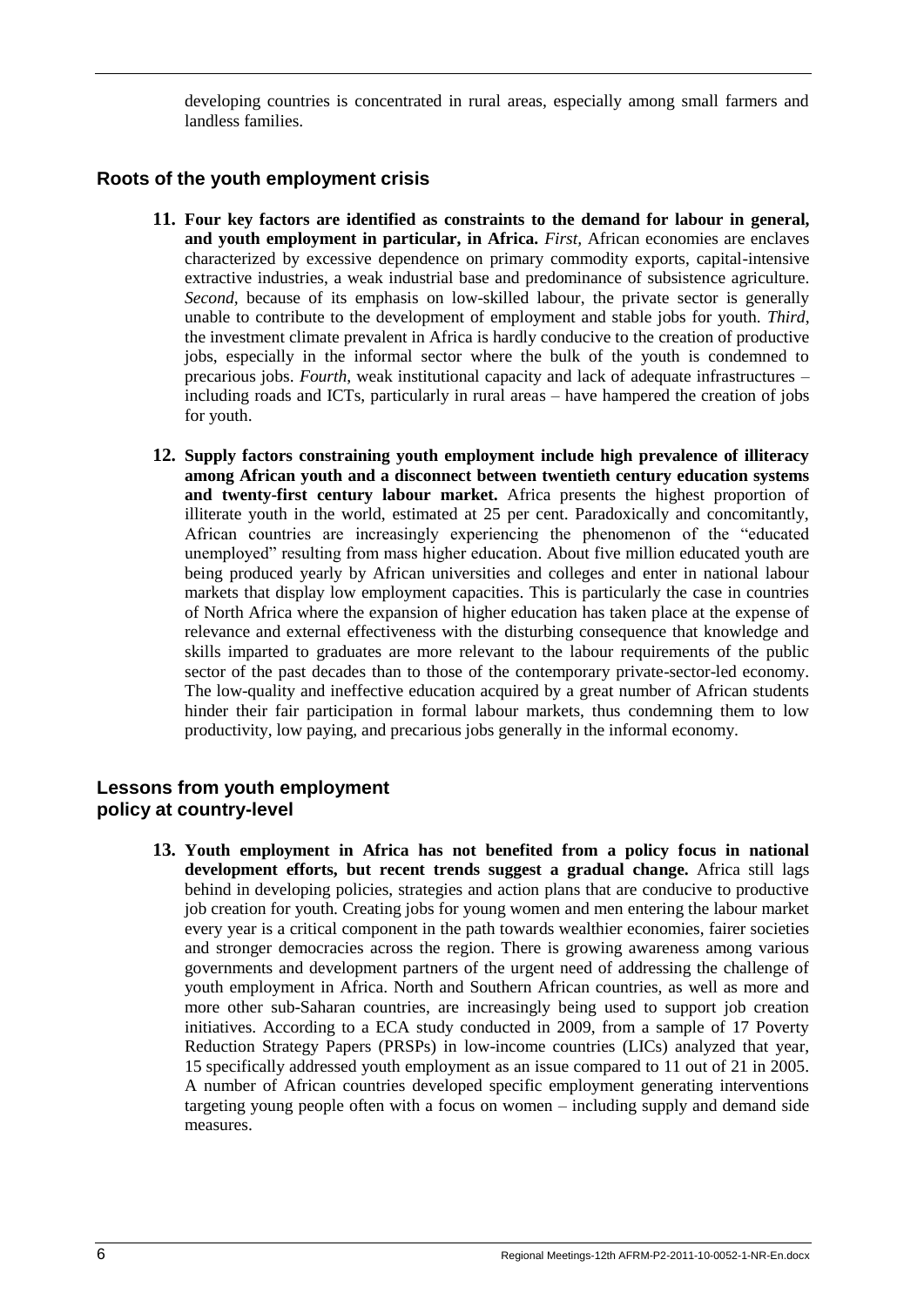- **14. Country-level implementation of youth employment initiatives bears valuable lessons for future political, technical, and strategic actions.** Productive employment for young people will require long-term, determined and concerted action spanning a wide range of policies and programmes. Supportive policies are likely to include an integrated strategy for growth and job creation, reforms of the education sector, targeted interventions to improve the business climate of the informal sector and help young people overcome the specific barriers and disadvantages they face in entering and remaining in the labour market.
- **15. Creating an enabling environment for private sector investments plays a key role in smoothing youth transitions to and within the labour market.** The role of the public sector as employer is not negligible, yet in a market economy the main challenge for governments is to create an enabling environment that allows the private sector to develop its full potential and play a vital role in generating new investments and employment. Forging partnerships with the private sector to improve youth employment outcomes is critical to ensure a successful transition of young people to work. These lessons show that effective support to youth employment in African countries requires the unwavering political commitment of decision-makers to this goal ideally at national, regional and global levels. In terms of programmatic approaches, the most successful interventions are multifaceted and integrate an array of services – e.g. skills training, entrepreneurship promotion, financial and coaching services as part of business incubators, etc- packaged to meet the needs of different segments of the labour market. Finally, partnerships with local authorities and communities also proved instrumental to the successful implementation of youth employment initiatives.

## **Regional and international partners**

- **16. Regional initiatives to address the youth employment challenge have been undertaken by AU, AfDB, ECA, World Bank and ILO.** The AU plays a key role in supporting at continental level the increasing political commitments for youth employment. This is evidenced by the Declaration and Plan of Action on Employment Promotion and Poverty Alleviation of the Heads of State and Government at their Extraordinary Summit of September 2004 in Ouagadougou, the Follow-up Mechanism, and the Malabo Declaration on Creating Employment for Accelerating Youth Development and Empowerment as well as the related reports. In its follow-up efforts, the AU has overseen the conduct of the exercise of identification of labour intensive sectors and contributed to advance the agenda of productivity and decent jobs in the informal sector. In addition, the AU is assisting its member countries to address the challenges of weak labour market institutions and harmonizing their labour market information system. Furthermore, the AUC has outlined a Youth Employment Promotion Initiative in Post-Conflict Countries, following a seminar organized on the topic in December 2010. Finally, with the support of its relevant departments, the AU has developed a set of programmes pertaining to infrastructures, energy, and rural development that provide an opportunity to create a "Green Job Market Resource".
- **17. The African Development Bank (AfDB) Group interventions support both macroeconomic and specific sector policies that support employment promotion and job creation.** At the macro level, the AfDB has been providing, over the last four decades, technical and financial support aiming at improving good governance – including fiscal and budgetary reforms – and the creation of a conducive environment for inclusive growth through business development, infrastructures promotion, and rural and agriculture development. At the sectoral level, the AfDB involvement was geared towards (i) increasing employability of a growing labour force in its regional member countries in both the formal and the informal sectors through policies and programmes primarily in higher education, science and technology (HEST) and technical vocational education and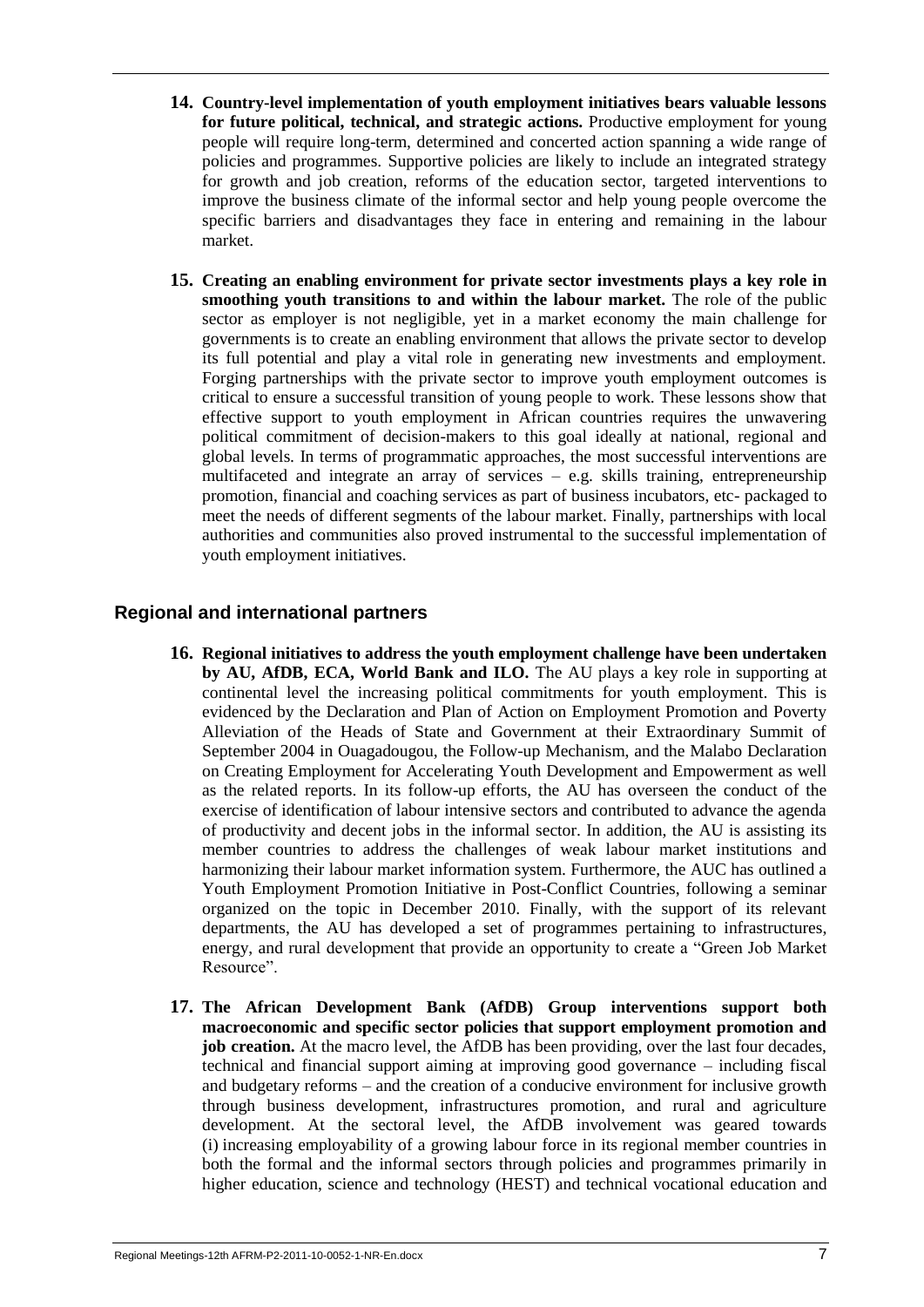training (TVET) aiming at creating linkages between curricula, programmes, and pedagogical approaches on the one hand, and the needs and realities of the productive sectors of the economy labour on the other; (ii) supporting the development of selfemployment and small and medium enterprises through the provision of business development training, skills upgrading, producers' organizations with emphasis on access to microfinance services and women economic empowerment; and (iii) supporting labour intensive programmes and social reintegration of ex-combatants including child soldiers in several post-conflict countries such as Burundi, Congo, Democratic Republic of Congo, Liberia, Guinea Bissau and Sierra Leone.

- **18. The Economic Commission for Africa (ECA) supports youth employment through a variety of initiatives including technical and advisory services, production of knowledge products, peer learning and programmatic support.** Technical support aims at assisting countries in the design of employment sensitive national development strategies. Furthermore, ECA is collaborating with the World Bank, UNDP, ILO and AfDB to provide joint technical assistance to fragile States on employment creation. Knowledge production relates to employment-related innovative ideas and practices. For instance, ECA's economic report on Africa (2010) entitled "Promoting High-level sustainable growth to reduce unemployment in Africa" has a special focus on jobs. ECA also facilitates peer learning on development issues including employment through e-discussions and the Africa Learning Group on MDGs and national development strategies. With respect to programme support, ECA is working collaboratively with ECOWAS in the framework of the UNDP Youth Employment Regional Programme (YERP). The objective of this programme is to enhance productive employment and decent work for all, including women and young people, with emphasis on mainstreaming youth employment in national development strategies and UNDAFs. ECA also launched the CREATIC 4AFRICA programme, an innovation hub for Africa's youth eager to create new ICT-based applications for the betterment of their societies.
- **19. The ILO has supported several African member States in operationalizing the Decent Work Agenda (DWA) for youth through multi-annual programs of cooperation with governments and the social partners, known as Decent Work Country Programs (DWCPs).** The DWA emphasizes the importance of work that means more than just earning a living. It means productive work where rights are protected, adequate income is generated, and which is accompanied by adequate social protection. ILO's support on youth employment includes: data collection, analysis of the effectiveness of policies and programs; advice to strengthen labour market policies and programs and capacity building for governments and employers' and workers' organizations. Technical assistance is also provided to formulating and implementing national youth employment programs that focus on employment-intensive investment, skills development, youth entrepreneurship, access to finance and other youth-targeted active labour market measures. Advisory services are also provided through the Youth Employment Network (YEN) in the form of evaluation clinics; support to youth employment Lead Countries and grant schemes for youth-led innovative initiatives. Establishment of strategic partnerships on youth employment and collaboration between the private and public sectors at the international, regional and national levels feature high in the provision of ILO's support to African countries. Recent initiatives comprise the establishment of national youth employment funds, a decent work multi-stakeholder programme for youth in the countries of the Mano River Union, the Youth Entrepreneurship Facility in East Africa, supported by the Danish Commission for Africa, a programme for youth cooperatives and the establishment of "Green Jobs Fund".
- **20. Despite commendable efforts achieved in support of youth development in Africa, a number of challenges are yet to be addressed, four of which require urgent attention. The first relates to the employment policy development.** African countries still need to build the capacity and political commitment required for effective policy development and implementation. The second requires strengthening the capacity of the labour market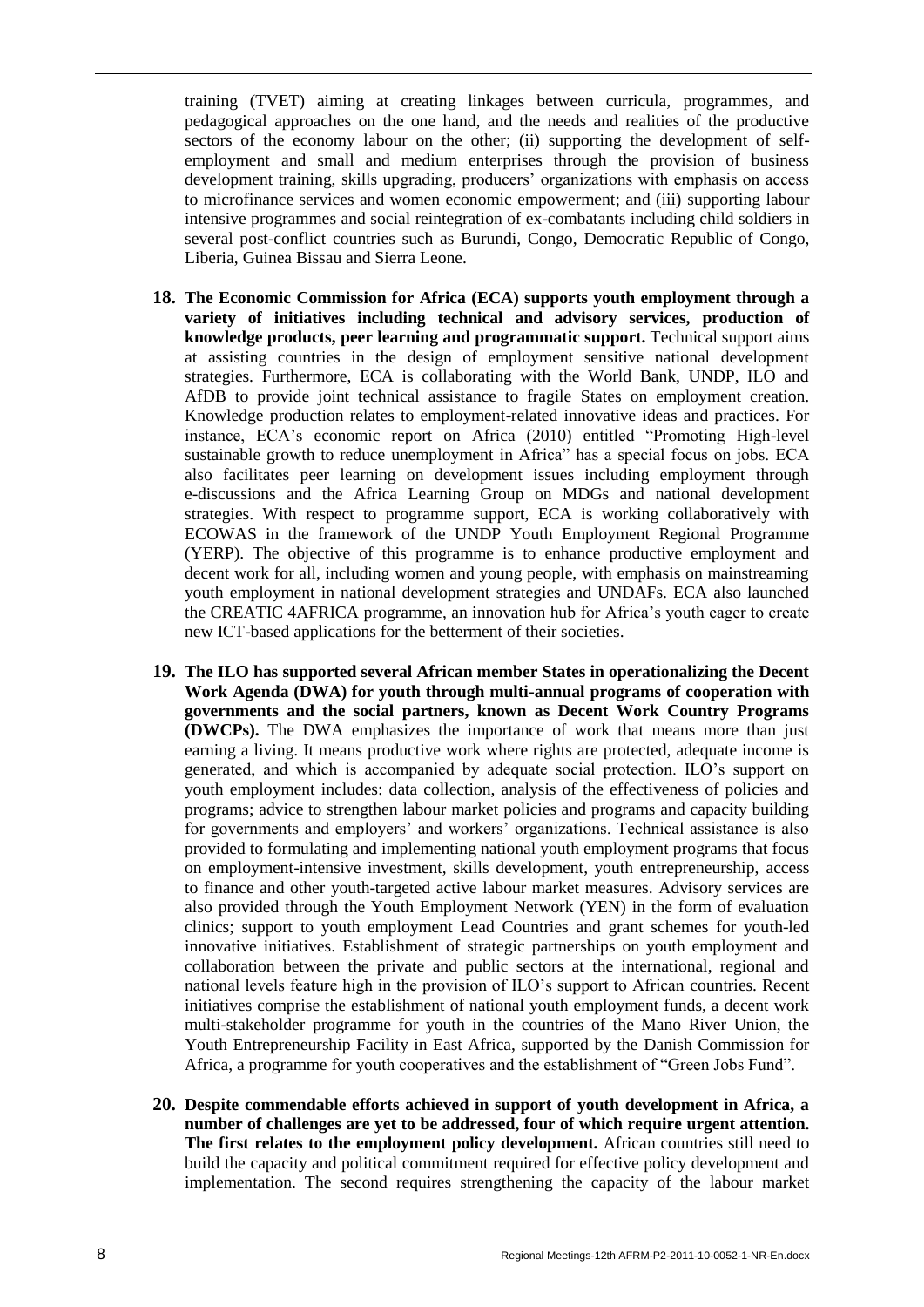institutions to design, monitor and evaluate youth employment policies and programs, including in the informal economy. This also involves the capacity to collect, analyze and disseminate reliable information on the youth labour market on a timely and systematic manner. The third challenge resides in the efforts to enhance the coordination and synergy among institutions and partners that play a role in youth employment policy and programme development, and implementation. And the fourth pertains to the necessity to reform African education systems, especially at higher education level, with a view to assigning centrality to youth employment and aligning structures, processes and approaches to the needs and requirements of productive sectors in both the formal and informal economies. The youth employment initiative for Africa intends to provide a response to some of these challenges.

#### **Development goal and proposed outcomes for the youth employment initiative for Africa**

**21.** The actions proposed in this joint Initiative are meant to provide a framework and guiding principles for an informed and effective support in the design, monitoring and evaluation of policies and programs promoting productive and job-rich growth for youth. The expected outcomes are to: (i) assign centrality to youth employment in national development frameworks; (ii) improve livelihoods and employability of Africa's youth; (iii) sustainable political leadership and technical capacity established for achieving results on youth employment promotion.

#### *Outcome 1: Assigning centrality to youth employment in national development frameworks*

- Assistance to member countries to implement national policies of youth employment. In the medium- and long-term, action will revolve around addressing the structural and contextual constraints hindering the development of African youth labour markets by integrating youth employment in national development frameworks and employment policy, as well as by developing broad-based alliances across several ministries, government agencies, social partners and other representatives of young people.
- Promotion of social protection in the informal economy and rural sector workers.
- Joint AU-International Partners Initiative on Youth Employment in Post-Conflict Countries and Fragile States.
- A facility will be developed to support knowledge development through research and analysis on key issues affecting the integration of youth in labour markets in Africa. The same facility will establish a system for knowledge sharing through South–South and North–South cooperation. This will include mutual learning and country-tocountry review of effectiveness and policies, strategies and programs promoting productive work for youth.

#### *Outcome 2: Improved livelihoods and employability of Africa's youth*

- Matching structures, processes, contents, and approaches of education systems, especially in higher education, with the needs and requirements of labour markets of formal and informal economies.
- Development of integrated TVETs/apprenticeship programmes.